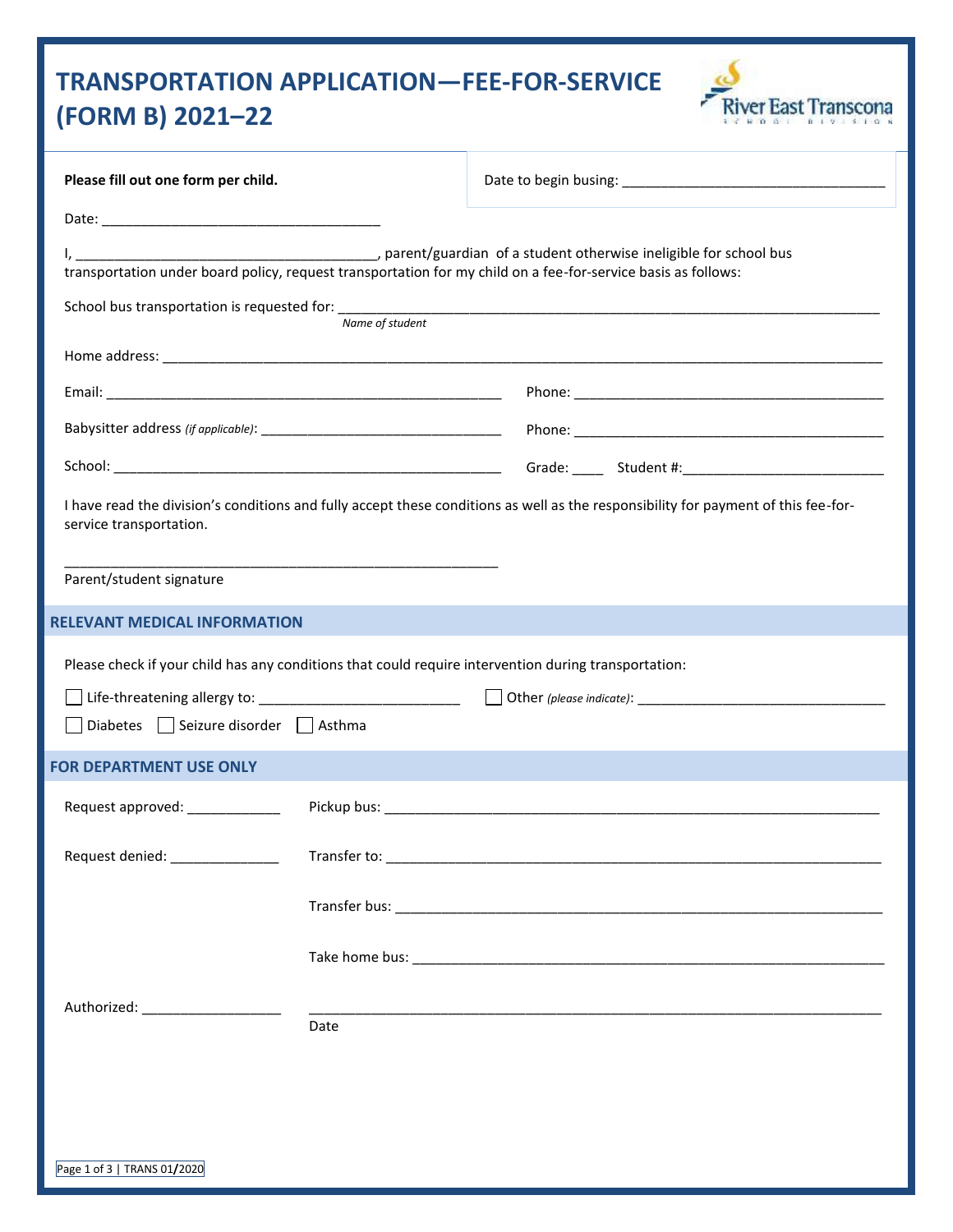# **TRANSPORTATION APPLICATION—FEE-FOR-SERVICE (FORM B) 2021–22**



#### **Please ensure you have enclosed one of the following:**

- Full payment dated Sept. 1 of the school year for which you are applying.
- Direct debit authorization beginning Sept. 1 of the school year, and the first of each month to June of the school year.
- Ten post-dated cheques (dated the 1st of each month beginning with Sept. 1).

Your application will not be processed unless full payment OR post-dated cheques are enclosed, OR a direct debit authorization is attached. Cheques are payable to RETSD.

Cheques or preauthorized payments returned by your bank will result in suspension of service.

If your application is not accepted, full payment or post-dated cheques will be returned, or direct debit authorization cancelled. If you need to cancel transportation services, a written notification of cancellation of the service must be received five business days prior to processing the next direct debit or post-dated cheque. No refund of a partial month will be made.

### **SCHEDULE OF COSTS FOR FEE-FOR-SERVICE—2021–22**

| <b>Number of Children</b>              | Rate                                  |
|----------------------------------------|---------------------------------------|
| First child                            | \$736.50 per year @ \$73.65 per month |
| Second (and subsequent) child/children | \$368.30 per year @ \$36.83 per month |

**Please note:** Fee-for-service payments are based on a yearly rate divided by 10 months (September–June); therefore, winter and spring breaks are not discounted.

#### **THIS FEE-FOR-SERVICE DOES NOT QUALIFY AS A DEDUCTION UNDER THE INCOME TAX ACT.**

#### **DIRECT DEBIT AUTHORIZATION**

Upon receipt of this form, the monthly transportation fee will be withdrawn from my bank account on the first business banking day of each month for the duration of the application.

My consent also acknowledges that I understand participation in direct debit authorization will terminate in June or with the cancellation of service.

Please check the option that applies to your situation:

 $\Box$  I have attached the required voided cheque or deposit slip.

\_\_\_\_\_\_\_\_\_\_\_\_\_\_\_\_\_\_\_\_\_\_\_\_\_\_\_\_\_\_\_\_\_\_\_\_\_\_\_\_\_\_\_\_\_\_\_\_\_\_\_\_\_\_\_\_\_\_\_\_

 $\Box$  I have already consented to make direct debit payments in a prior year and my banking information has not changed.

Parent/guardian signature

Date

\_\_\_\_\_\_\_\_\_\_\_\_\_\_\_\_\_\_\_\_\_\_\_\_\_\_\_\_\_\_\_\_\_\_\_\_\_\_\_\_\_

Page 2 of 3 | TRANS 01**/**2020